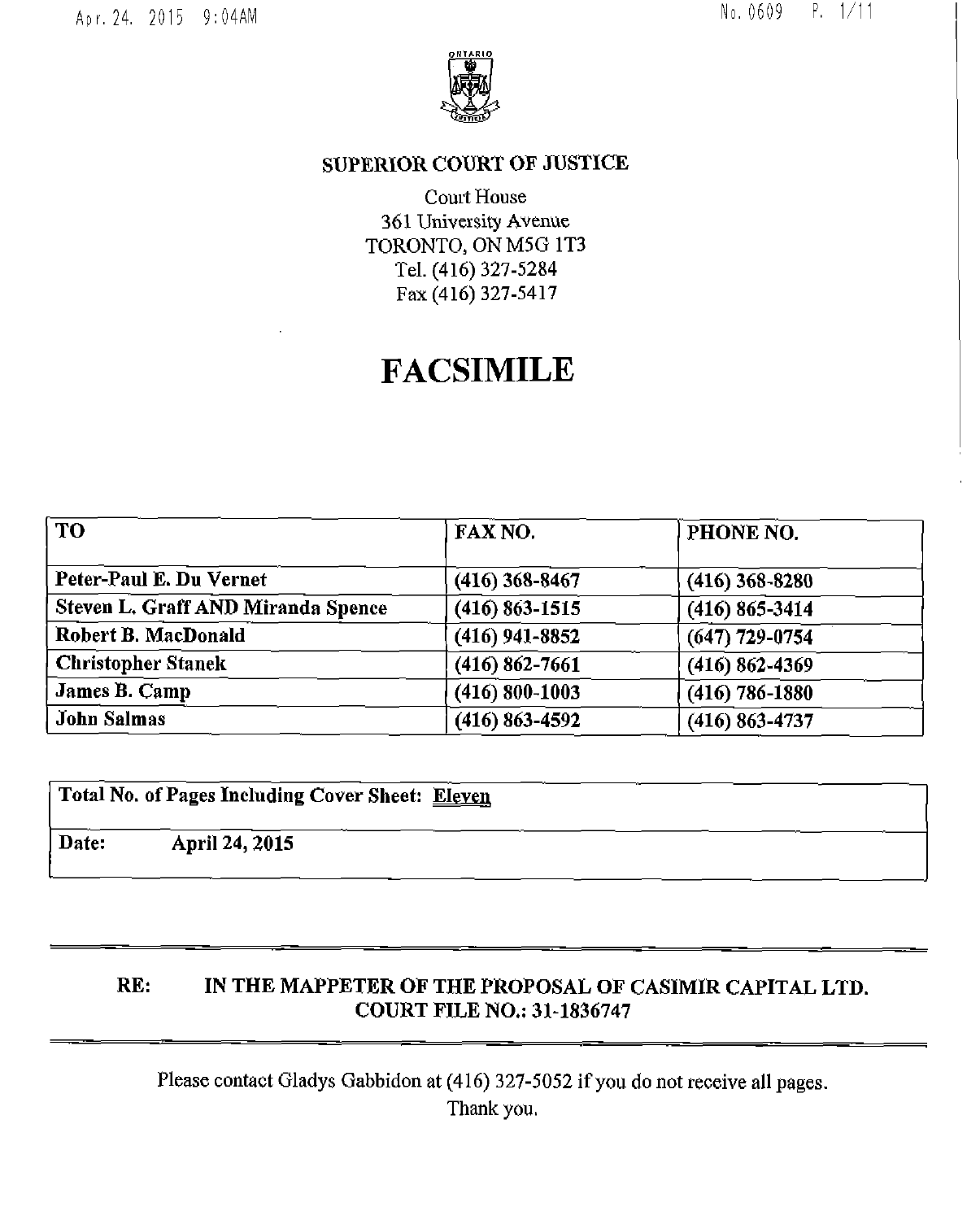## **CITATION:** In the Matter of the Proposal of Casimir Capital, 2015 ONSC 000 **COURT FILE NO.: 31-1836747 DATE: 20150424**

## **ONTARIO**

# **SUPERIOR COURT OF JUSTICE IN BANKRUPTCY AND INSOLVENCY COMMERCIAL LIST**

# **IN THE MATTER OF THE PROPOSAL OF CASIMIR CAPITAL LTD. A COMPANY INCORPORATED PURSUANT TO THE LAWS OF THE PROVINCE OF ONTARIO OF THE CITY OF TORONTO IN THE PROVINCE OF ONTARIO**

**COUNSEL:** *Peter-Paul E. Du Vernet* for Casimir Capital, the Moving Paity

*Steven L. Graff and Miranda Spence*  For Crowe Soberman Inc., trustee in bankruptcy of Casimir Capital Ltd., a bankrupt

*Robert B. MacDonald* for Royal Capital Management Corp.

*Christopher Stanek* for Cowling Lafleur Henderson LLP

*James B. Camp* for Adam Thomas

*John Salmas* for Fidessa Canada Corp.

**BEFORE: L. A. Pattillo J.:** 

**HEARD: January 27,2015**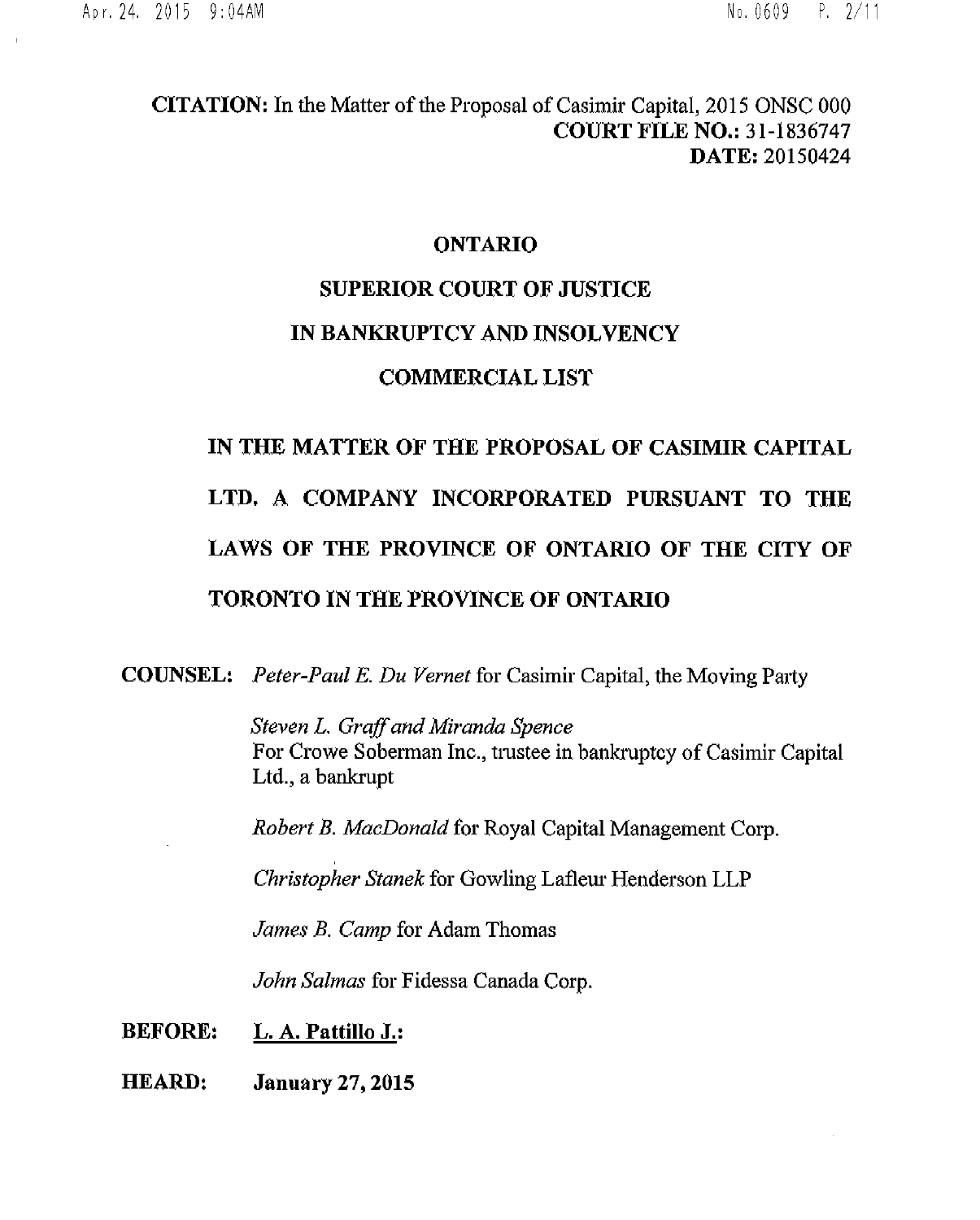#### Page: 2

## **ENDORSEMENT**

## **Introduction**

[1] Casimir Capital Ltd, (the "Debtor") moves by way of appeal from or review of the decision of the Proposal Trustee at the July 28, 2014 first meeting of creditors (the "Meeting") permitting certain creditors to vote,

[2] At the Meeting, 93,7% of the creditors, with proofs of claim totaling \$1,446,600.13 voted against Casimir's proposal (the "Proposal"). Only 6.3% of creditors, with proofs of claim totaling \$97,247.63 voted in favour of the Proposal.

[3] The Debtor now moves pursuant to s. 135(5) of the *Bankruptcy and Insolvency Act,* R.S.C. 1985, C, B-3 as amended ("BIA"), to set aside or annul the deemed assignment in bankruptcy; to set aside the Proofs of Claim of Royal Capital Management Corp, ("RoyCap"), Cowling Lafleur Henderson LLP ("Cowlings"), Adam Thomas ("Thomas") and Fidessa Canada Corp. ("Fidessa") (collectively the "Disputed Creditors") and the votes cast by the Disputed Creditors at the Meeting; and a declaration that the Meeting was ineffective or adjourned.

[4] For the reasons that follow, I dismiss the Debtor's motion. In my view, the Proposal Trustee was correct in permitting the Disputed Creditors to vote on the Proposal at the Meeting. Further, and even if the votes of the Disputed Creditors are set aside, 69.4% of the remaining creditors whose claims were not disputed voted against the Proposal such that it would not have passed in any event.

## **Background**

[5] The following are my findings of fact from the material filed.

[6] The Debtor is an Ontario company and carried on the business as an intermediary or broker of various underwritings and placements. Up until January 31, 2014 when it resigned, it was a member and registered as a securities dealer with the Investment Industry Regulatory Organization of Canada ("IIROC"). It is wholly owned by Casimir Capital Group, LLC, a holding company based in New York, which in turn is owned by Richard Sands ("Sands") who is a director of the Debtor.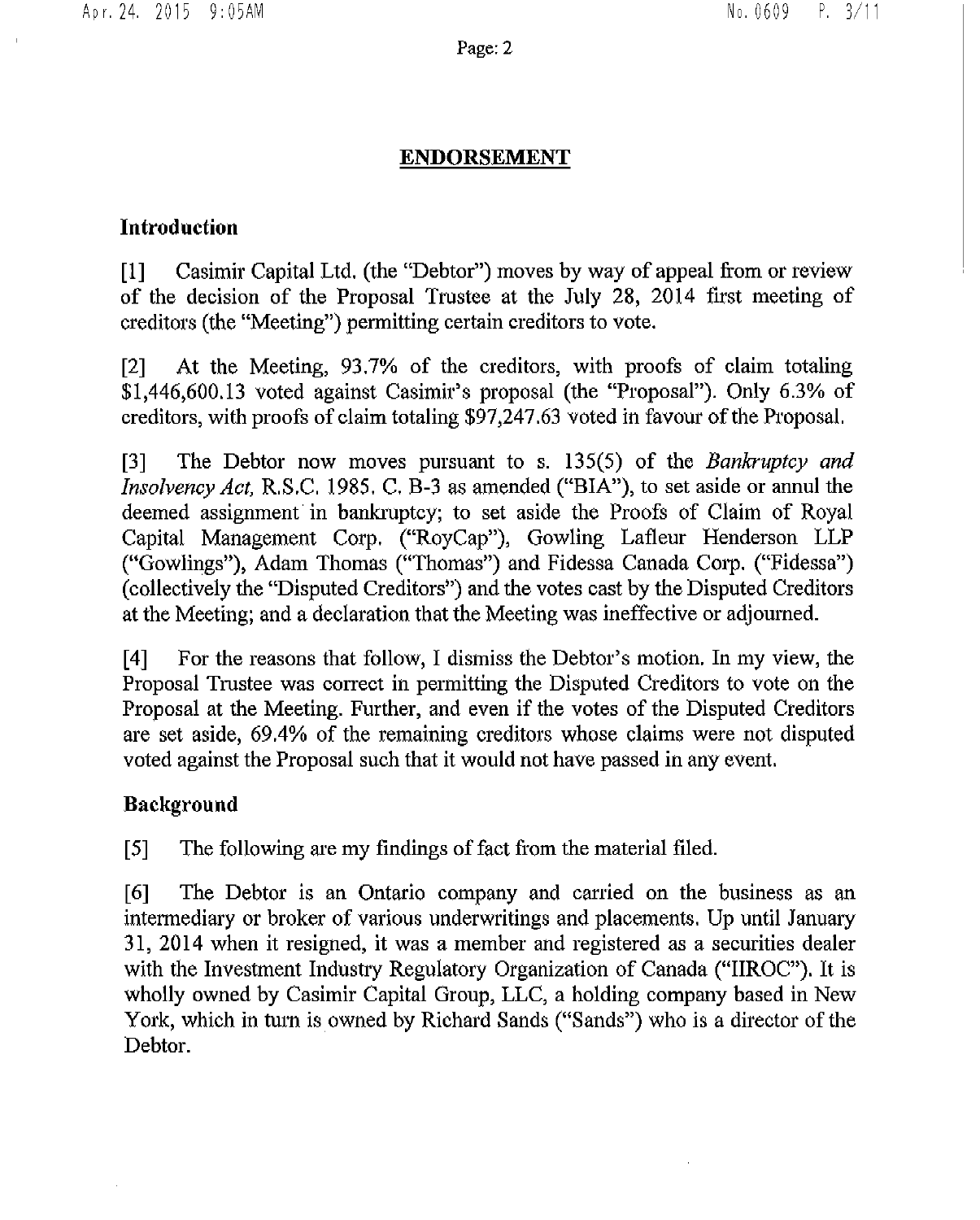[7] On February 11, 2014, the Debtor filed a Notice of Intention to Make a Proposal. Crowe Soberman Inc. was the Proposal Trustee. The Debtor filed the Proposal on March 11, 2014. As part of the Proposal proceedings, the Debtor's creditors filed proofs of claim with the Proposal Trustee. The creditors who filed proofs of claim included RoyCap (\$650,000); Cowlings (\$246,823.14), Thomas (\$103,517.00) and Fidessa (\$225,258.68).

[8] At the time of filing its Notice of Intention to make a proposal, the Debtor filed a statement of affairs, sworn by Sands, which listed the assets and liabilities, and included a listing all of the creditors of the Debtor and the amounts owing to them which totaled \$3,926,161.05. The listing specifically included the amounts owing to RoyCap, Cowlings, Thomas and Fidessa. The assets listed consisted of cash on hand and accounts receivable and totaled \$490,839.26. No amounts were listed for claims against the Disputed Creditors.

[9] On March 18, 2014, the Proposal Trustee sent Notice of the Proposal to all of the Debtor's creditors as listed by it along with a Notice of the First Meeting of Creditors on March 31, 2014, the Proposal Trustee's Report on the Proposal, the Debtor's Statement of Affairs, a Proof of Claim form, voting letter and general proxy.

[10] In deciding whether to allow or disallow a creditor's proof of claim as filed, the Proposal Trustee reviewed the documents accompanying the proof of claim and determined that:

- a) The liabilities and the amounts claimed by the creditor had been listed in the statement of affairs sworn by Sands on behalf of the Debtor;
- b) The liabilities and amounts claimed by the creditor had been disclosed to the Proposal Trustee by the Debtor at the time of filing the notice of intention to make a proposal;
- c) The proof of claim had been completed in accordance with the provisions of the BIA; and
- d) The creditor's proof of claim contained the proper supporting documentation that corroborated the amount claimed.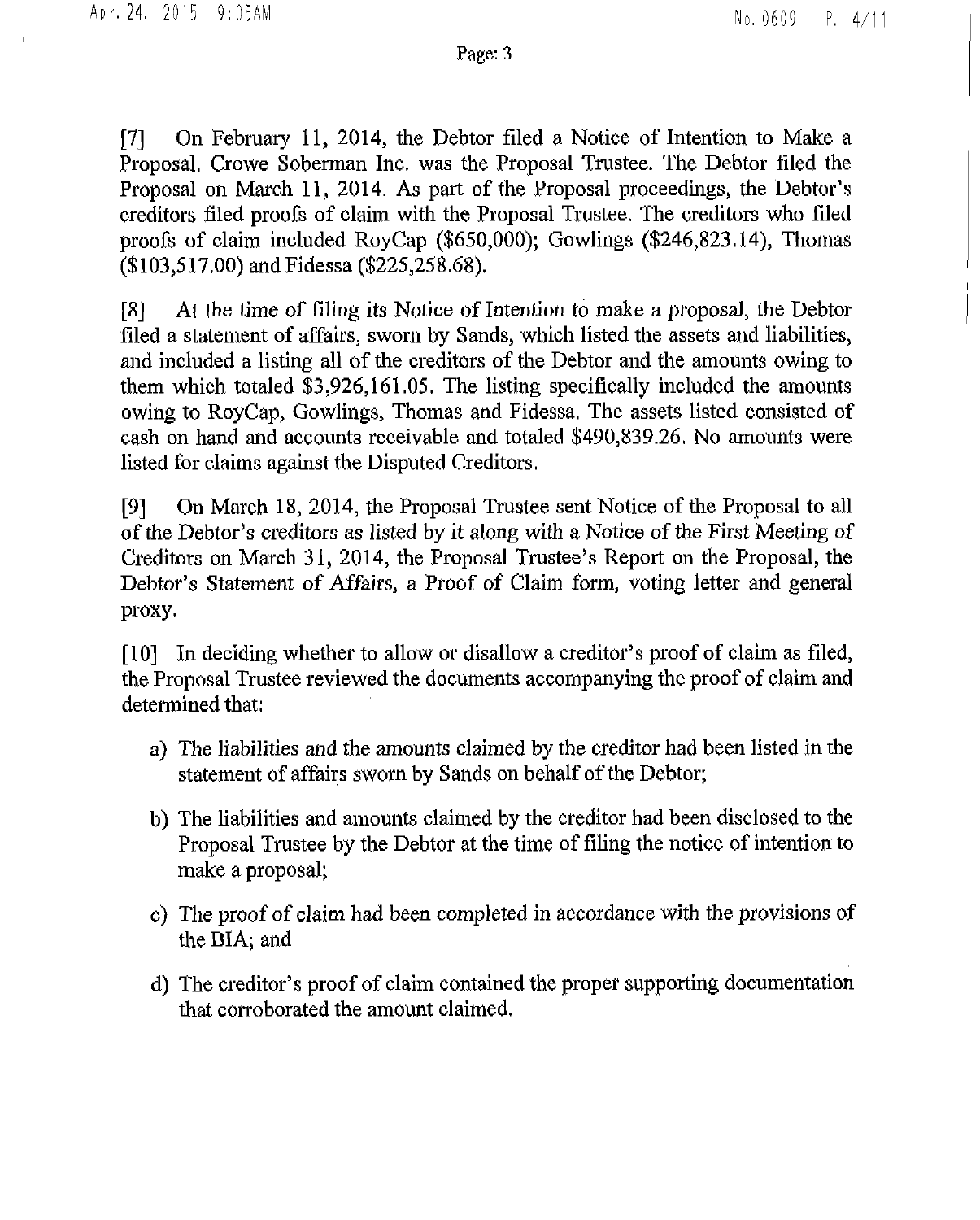[11] The first meeting of creditors proceeded on March 31, 2014, Counsel for the Debtor tabled a letter containing proposed amendments to the Proposal along with two Notices of Dispute regarding the proofs of claim filed by RoyCap and Cowlings,

[12] The Debtor's Notice of Dispute with respect to the RoyCap claim for \$650,000, which is the balance owing on a loan, outlined certain events which the Debtor claimed led to a loss of capital and business in excess of the amount of RoyCap's claim. Specifically the Debtor alleged that RoyCap conspired with Thomas (the Debtor's former CEO) to attempt to acquire the Debtor and gain IIROC approval for repayment of \$800,000 to RoyCap; and that RoyCap made a demand for payment of its loan which was contrary to the provisions of the loan agreement. The Debtor claimed damages and asserted an equitable set-off in respect of RoyCap's claim.

[13] The Notice of Dispute with respect to Cowling's claim of \$246,823.14, which is for legal services rendered, outlined certain events which the Debtor claimed led to a loss of capital and business in excess of the amount of Cowling's claim. The Debtor alleged that Cowlings ceased acting for it in the spring of 2013 and then represented Thomas and his interests in conflict to the Debtor; that Cowlings deliberately withheld invoices which distorted the Debtor's balance sheet with respect to certain capital requirements mandated by IIROC and permitted a payment to RoyCap which in turn impaired the Debtor's capital. As with RoyCap, the Debtor asserted that it had suffered substantial damages and was entitled to set off any amount found due to Cowlings. No evidence or documents were filed to support either of the claims.

[14] The letter from Debtor's counsel accompanying the two Notices of Dispute stated that if there was no release of directors in the final Proposal "the debtor disputes the claim of Adam Thomas for the reasons reflected in the disputes of the claims of RoyCap and Cowlings."

[15] Following the above noted claims review process, the Proposal Trustee admitted each of the Disputed Creditors' proofs of claim, as filed, and conducted itself through the Proposal proceeding as if the claims had been admitted.

[16] At the first meeting on March 31, 2014, the Debtor entered into discussions with RoyCap and Gowlings with respect to the potential settlement of claims and verbally agreed to provide a settlement proposal within 48 hours. The meeting was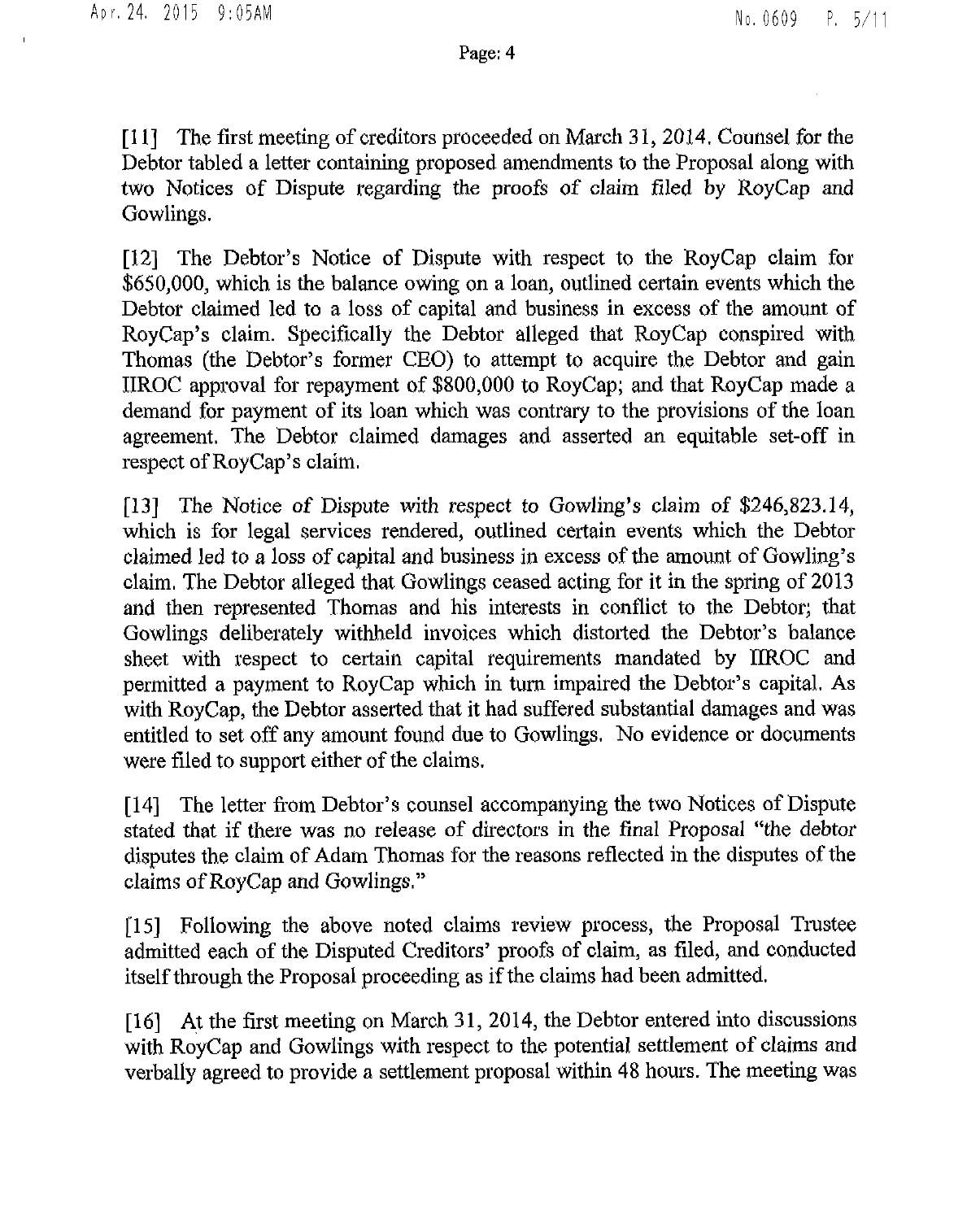then adjourned by the creditors to permit settlement discussions to arrive at an acceptable proposal,

[17] Following the meeting, no settlement offer was forthcoming from the Debtor. Accordingly, on May 22, 2014, the Proposal Trustee sent notice to all creditors reconvening the First Meeting on June 2, 2014. On June 2nd, as a result of continuing discussions between RoyCap, Gowlings and the Debtor, the First Meeting was again adjourned by the creditors to July 11, 2014, On July 11, 2014, the First Meeting was again adjourned due to settlement discussions.

[18] On July 15, 2014, the Proposal Trustee advised the Debtor that a vote would be called at the next meeting of creditors and, based on the votes of the creditors that had been filed with it, the Proposal would be defeated resulting in a deemed bankruptcy pursuant to s. 57(a) of the BIA.

[19] On July 18, 2014, the Proposal Trustee advised the Debtor that the resumption of the first meeting of creditors would take place on July 28, 2014, A notice of the reconvened meeting for July 28, 2014 was sent to all known creditors on July 21, 2014.

[20] On July 24, 2014, counsel for the Debtor wrote to the Proposal Trustee and advised that the Debtor intended to commence proceedings to invalidate the claims of RoyCap, Gowlings and Thomas. No further details were provided but the letter did say that "a detailed analysis with supporting documents substantiating the claims is available ... and the documents for your use to conduct an inquiry and investigation of the claims if you are so advised."

 $[21]$  In an email the following day, the Debtor's counsel confirmed that the Debtor requested that the Proposal Trustee investigate the circumstances giving rise to RoyCap's, Gowlings' and Thomas' claims. The email ended by stating: "accordingly it would not be appropriate to consider any meeting or administration until the Casimir claim is determined and the disputed creditor claims resolved,"

[22] On July 28, 2014, prior to the Meeting, the Proposal Trustee pointed out to counsel for the Debtor that based on the votes received, even if the claims of RoyCap, Gowlings and Thomas were removed, the Proposal would not pass. In response, counsel indicated that the Debtor would also look to invalidate the claims of Fidessa and two other individuals.

[23] At the Meeting, counsel for the Debtor requested the Proposal Trustee to mark the claims of RoyCap, Gowlings and Thomas together with Fidessa and the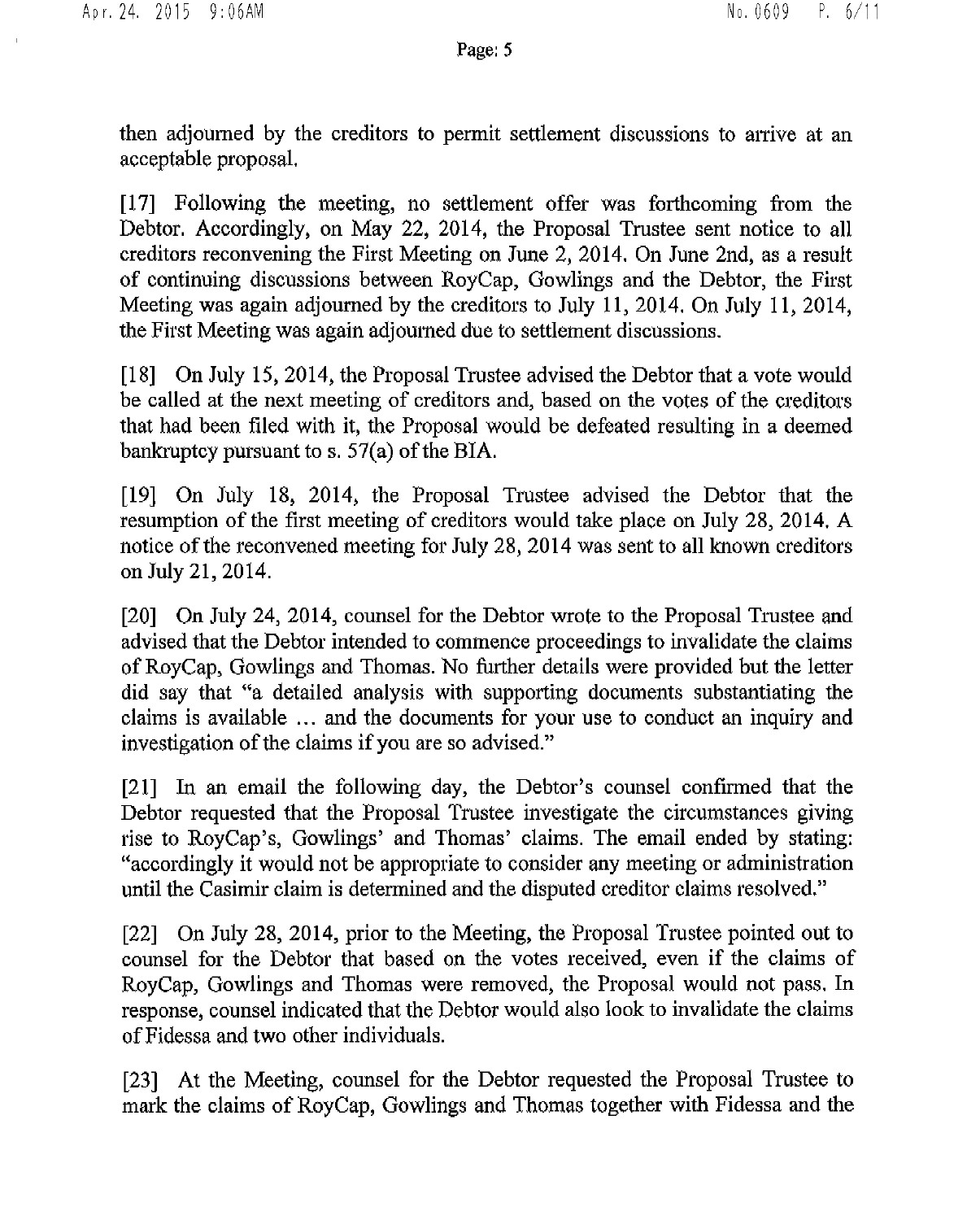two other individuals raised that morning as "objected to" and suggested an adjournment in order to allow for the opportunity to seek direction from the court. The request was denied by the creditors in attendance and, following a motion to vote on the Proposal, 93.7% of the creditors with proofs of claim totaling \$1,446,600.13 voted against the Proposal. Only 6.3% of creditors with proofs of claim totaling \$97,247,63 voted in favour of the Proposal.

[24] The proofs of claim of the Disputed Creditors totaled \$1,225,598.82. If those proofs of claim are expunged, creditors with proofs of claim totaling \$318,248.94 remain. Of these remaining creditors, 69.4% or \$221,001.31 of claims voted against the Proposal.

## **Position of the Parties**

[25] The Debtor submits that in light of its claims for damages against the Disputed Creditors, the Proposal Trustee erred in allowing the Disputed Creditors to vote at the Meeting. The Debtor submits its claims are for amounts that exceed the Disputed Creditors' claims and accordingly, operate to expunge the Disputed Creditors' claims pursuant to equitable set-off. Having marked the proofs of claim "objected to", the Proposal Trustee was obliged to have considered the Debtor's claims which it failed to do.

[26] As part of its submissions to this court, the Debtor has set out the basis of its claims in some detail. It concedes that given the nature of the claims and the credibility issues that the claims raise, that such claims cannot be resolved on this motion. It submits that a trial of an issue should be directed to determine the validity of its claims and, in the event they are successful, whether equitable set-off is available to reduce or expunge the Disputed Claims in their entirety. In the interim, the vote on its Proposal should be held in abeyance.

## **Discussion**

[27] Section 66(1) of the BIA provides that all provisions of the BIA (except Division II which is not applicable) apply to proposals.

[28] Section 108 of the BIA provides as follows:

108 (1) The chair of any meeting of creditors has power to admit or reject a proof of claim for the purpose of voting but his decision is subject to appeal to the court.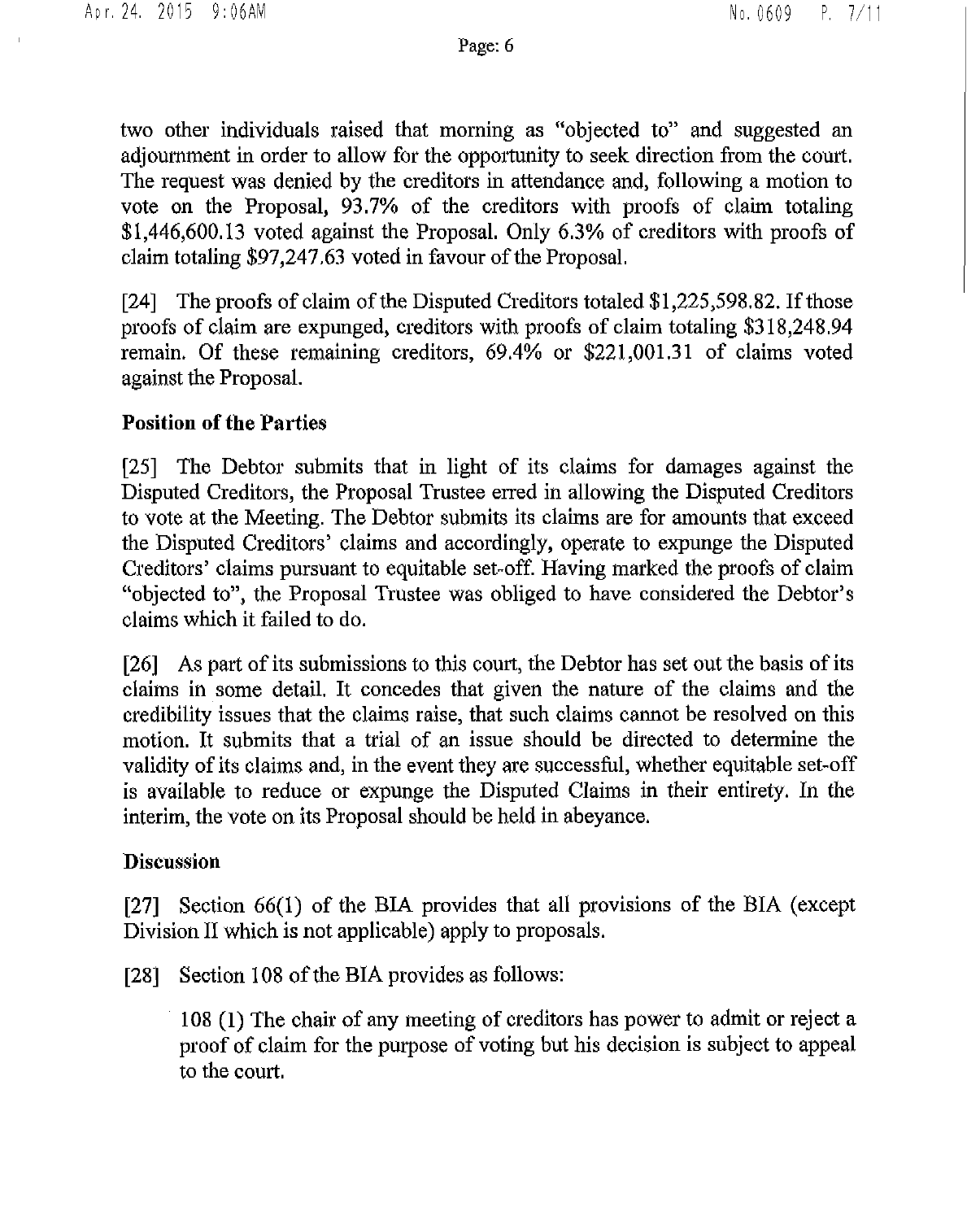(2) Notwithstanding anything in this Act, the chair may, for the purpose of voting, accept any letter or printed matter transmitted by any form or mode of telecommunication as proof of the claim of a creditor.

(3) Where the chair is in doubt as to whether a proof of claim should be admitted or rejected, he shall mark the proof as objected to and allow the creditor to vote subject to the vote being declared invalid in the event of the objection being sustained.

[29] Section 135(5) of the BIA provides: "The court may expunge or reduce a proof of claim or a proof of security on the application of a creditor or of a debtor if the trustee declines to interfere in the matter."

[30] A proposal under the BIA is a voluntary procedure. It is initiated by an insolvent person or entity. It is clear from the provisions in the BIA dealing with proposals and in particular the time limits provided that the procedure is to be carried out in a timely and cost effective manner.

[31] While the cases are somewhat divided on whether a proceeding under either s. 108 or s. 135(5) of the BIA is an appeal on the record or *de novo*, in my view, in the circumstances of this case where the challenge relates to a proposal trustee's decision to allow a proof of claim at the first meeting of creditors for the purposes of voting, the review should be on the record and not *de novo.* See: *Re Galaxy Sports Inc.,* 2004 BCCA 284 (BCCA); *Nalcor Energy* v. *Grant Thornton Poirier Ltd.*, [2015] N.B.J. No. 26 at paras. 19 to 21.

[32] It makes no sense, particularly in this case where a trial of the issue is required, to proceed with a hearing *de novo*. Such a procedure will only delay the bankruptcy for an indefinite period while exhausting the limited funds available to the Debtor in expensive legal proceedings. Nor is it appropriate in my view, to allow the Debtor a second kick at the can, so to speak, by placing evidence before the court that was not before the Proposal Trustee at the time. See: *Re Canadian Triton International Ltd.* (1997), 49 C.B.R. (3d) 192 (Ont. S.C.) at para. 5.

[33] The standard of review in respect of an appeal of the chair's decision to admit or reject a proof of claim for voting under s. 108 of the BIA or the trustee's decision to allow or disallow a proof of claim under s. 135 of the BIA is correctness: *Re Galaxy Sports.* 

[34] In my view, based on the facts of this case, the Debtor's appeal is more appropriately pursuant to s. 108. The issue involves the question of whether the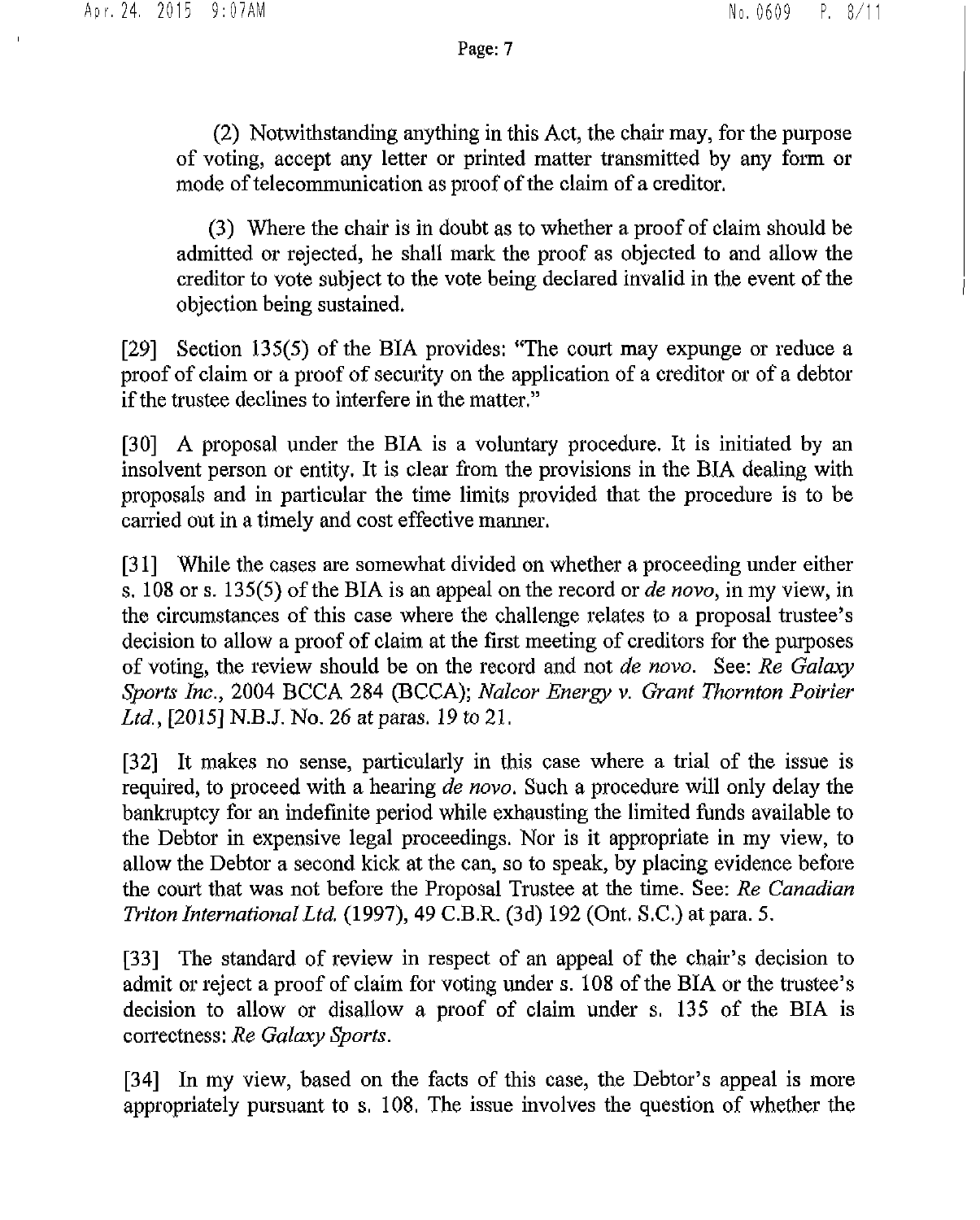Page: 8

Disputed Creditors should have been permitted to vote at the Meeting which is the subject matter of s, 108, By contrast, s. 135(5) deals with expunging or reducing proofs of claim where the trustee declines to interfere.

[35] Further, and notwithstanding that the Proposal Trustee marked the Disputed Creditors' proofs of claim as "objected to", I consider that the appeal is pursuant to s. 108(1) of the BIA and not s. 108(3). It is clear from the record and I find that the Proposal Trustee had made the decision to admit the Disputed Creditors proofs of claim for the purposes of voting prior to the Meeting. The Debtor provided no new information concerning its claims against the Disputed Creditors at the Meeting. The Proposal Trustee only marked the disputed proofs of claim "objected to" at the request of the Debtor's representative and not because he was in any doubt about them.

[36] Based on the information before the Proposal Trustee leading up to and at the Meeting on July 28 2014, I am satisfied that the Proposal Trustee, as the chair of the Meeting, was correct in allowing the Disputed Creditors to vote.

[37] The Debtor, who was clearly insolvent, voluntarily initiated the proposal proceeding. As part of that proceeding, the Debtor filed a statement of affairs which listed the Debtor's creditors and included the Disputed Creditor's claims without any qualification or listing of its alleged claims against them. In such circumstances, the steps taken by the Proposal Trustee in reviewing and validating the proofs of claims filed, including the Disputed Creditors, for the purpose of voting at the first meeting were more than sufficient.

[38] Further, the Debtor only raised its claims against the Disputed Creditors at the first meeting of creditors on March 31, 2014 and thereafter provided very general information, no back up documentation and took no steps to pursue the claims in the courts although it had more than four months to do so. The claims are contingent and unliquidated. There was simply no way, based on the information and more specifically the lack of information before it, that the Proposal Trustee could have evaluated the claims in order to disallow the Disputed Creditors' proofs of claim and their vote.

[39] If and when a bankruptcy occurs, the Proposal Trustee, then the Trustee in Bankruptcy will have sufficient time to review the bona fides of any claim by the bankrupt in considering whether to allow a Disputed Creditor's claim in the bankruptcy.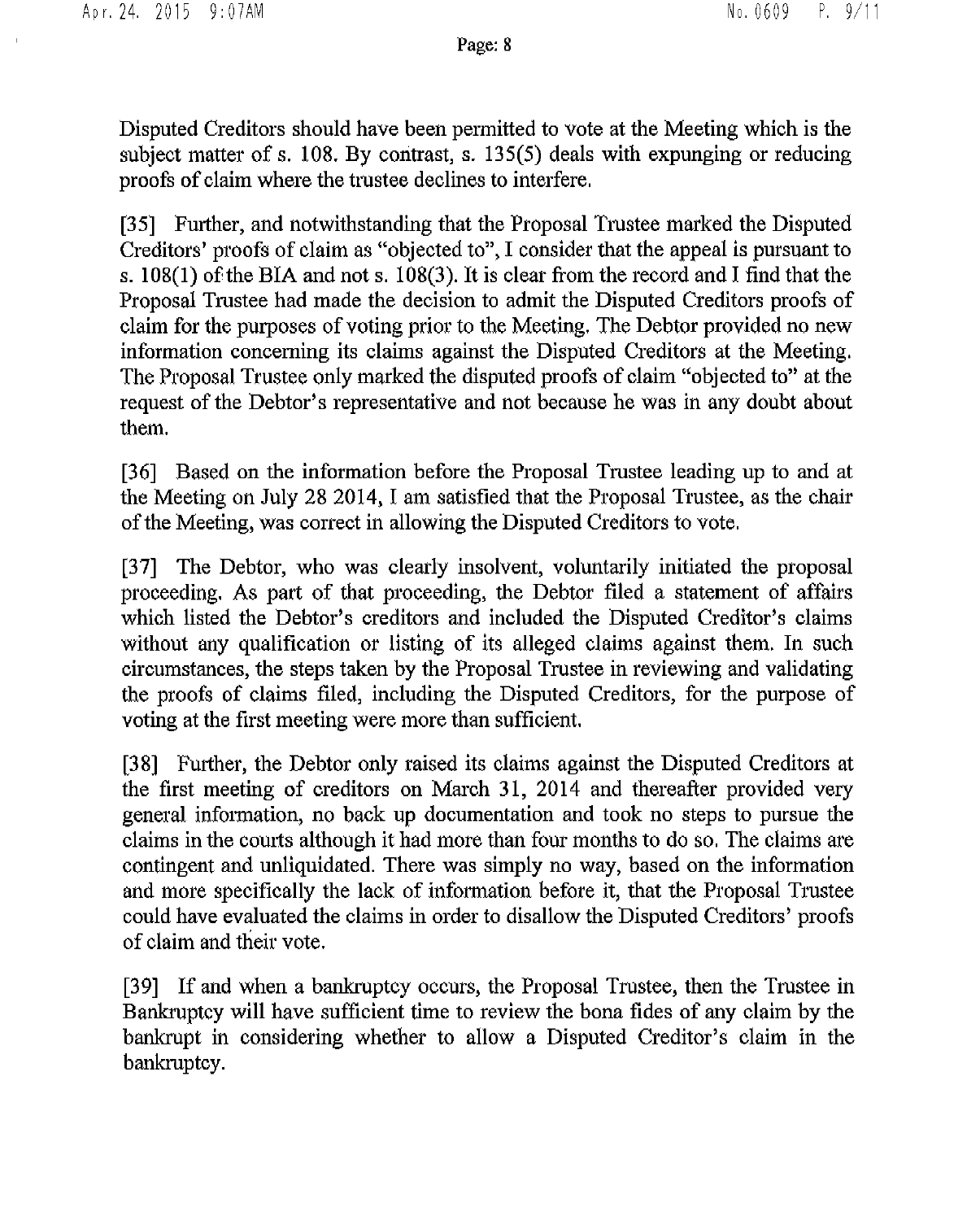[40] In my view, the Debtor or its principal attempted to use the alleged claims to delay the proposal process in order to arrive at a settlement with the Disputed Creditors. It was only when that didn't happen that it has embarked on this motion to annul the Disputed Creditors votes and set aside the Meeting, all to avoid bankruptcy.

[41] The Trustee submits that the Debtor's motion to have its deemed bankruptcy set aside fails in any event given that even if the Disputed Creditors' claims are disallowed and their votes are disregarded, the result of the votes of the remaining creditors establishes the Proposal would not have passed in any event.

[42] The Debtor disagrees. It submits that if the Disputed Creditors' claims are disallowed, a new meeting should be called to consider the acceptance of its Proposal or amended Proposal. It submits that when it went to the Meeting on July 28, 2014, it was under the understanding a settlement had been reached with the creditors. It was blindsided when its settlement was rejected at the meeting and the vote proceeded with. It submits that another meeting, properly constituted, would permit it to place a revised Proposal before all creditors.

[43] I reject the Debtor's submissions that there was any settlement reached prior to the meeting or that it was blindsided at the meeting. There is no evidence in the record of such events. The record does indicate that beginning with the first meeting on March 31, 2014, the Debtors and the creditors were talking settlement. The meeting kept getting adjourned because of settlement discussions. But there is no indication a settlement or even a tentative settlement was ever reached. Any settlement would have to come in the form of an amended Proposal. There is no indication the Debtor ever filed an amended Proposal. Although it lodged \$300,000 with the Proposal Trustee in respect of a revised Proposal, on July 25 2014, three days before the Meeting, the Debtor requested the Proposal Trustee return the deposited funds to it. That step, in my view, is more indicative of no settlement being reached. In my view, the Debtor simply wants the opportunity to put an amended Proposal before the creditors. The Debtor had that opportunity up until the Meeting. It has long since passed.

[44] I agree with the Trustee that the Debtor's motion to have its deemed assignment set aside fails in any event because even if the Disputed Creditors votes are set aside, the votes of the remaining creditors still defeat the Proposal.